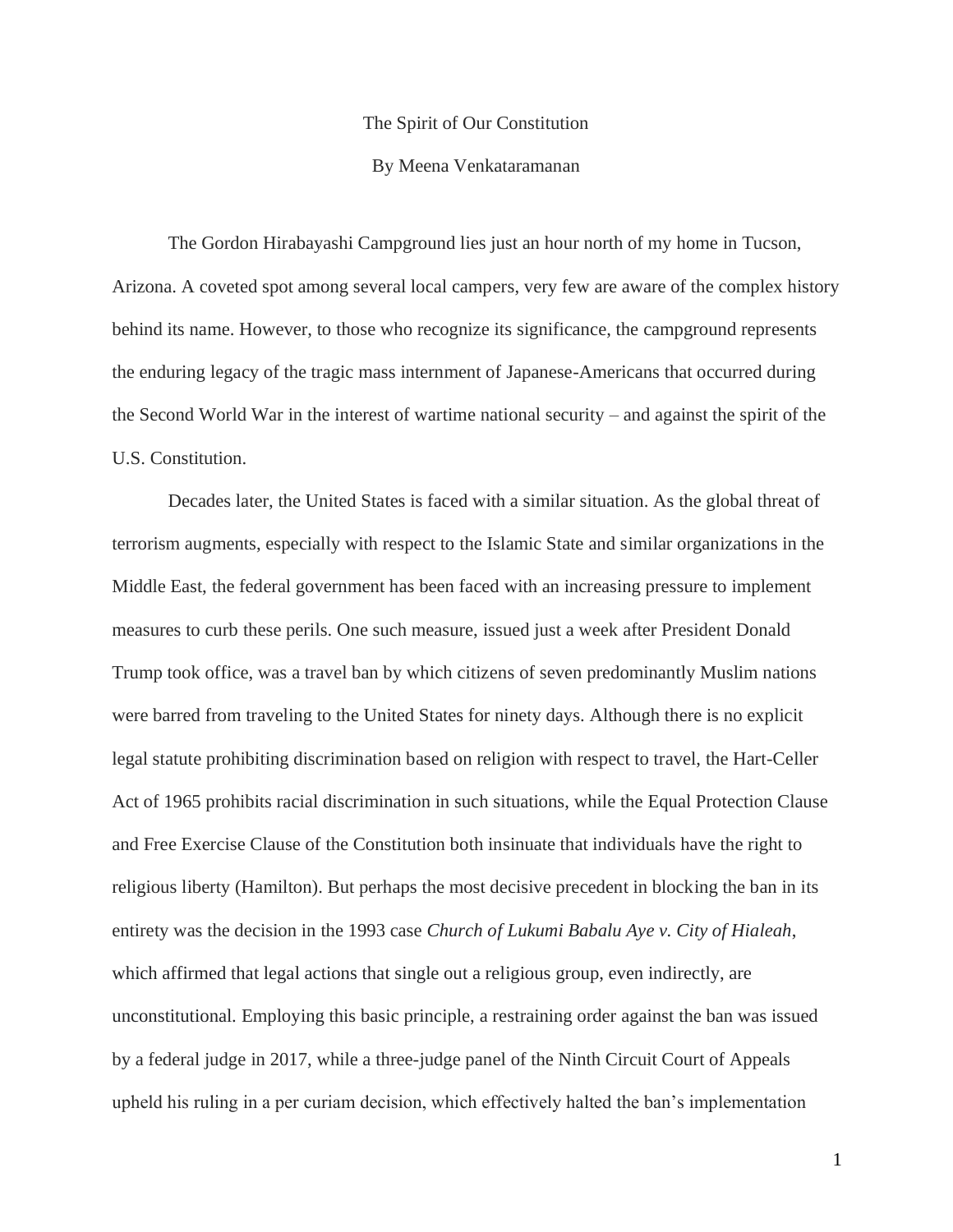(Frankel). But just six weeks later, the federal government unveiled a new travel ban that excluded Iraq from its list of nations and eliminated language that was purported to favor Christians over Muslims from those countries. Yet again, the revised ban was temporarily halted by a federal judge from Hawaii (Almasy and Simon). In 2018, the Supreme Court upheld the third version of the ban.

But despite the ephemeral nature of these executive orders, their fundamental premise – to harness nationality, race, and religion as foundations for discrimination – is evocative of a similar mandate that was implemented almost exactly 75 years before: Executive Order 9066. Signed by President Franklin Roosevelt, this infamous executive order allowed the federal government to establish military zones throughout the West Coast and Arizona and consequently intern Japanese-Americans in camps in the wake of Japan's surprise attack on Pearl Harbor just two months prior. As a result, over 100,000 individuals of Japanese descent were forced into internment camps after being subjected to stringent curfew regulations (Taylor). Gordon Hirabayashi was a brave Japanese-American college student who resisted the curfew and was consequently convicted of subverting a relocation order, prompting his case to reach the Supreme Court, where it was known as *Hirabayashi v. United States*. But in a tragic ruling, racial discrimination in the form of the curfew and relocation order was justified, as Justice Stone wrote that "in time of war residents having ethnic affiliations with an invading enemy may be a greater source of danger than those of a different ancestry" ("Hirabayashi v. United States") This case was decided alongside *Yasui v. United States*, which also affirmed the constitutionality of such curfews ("Yasui v. United States").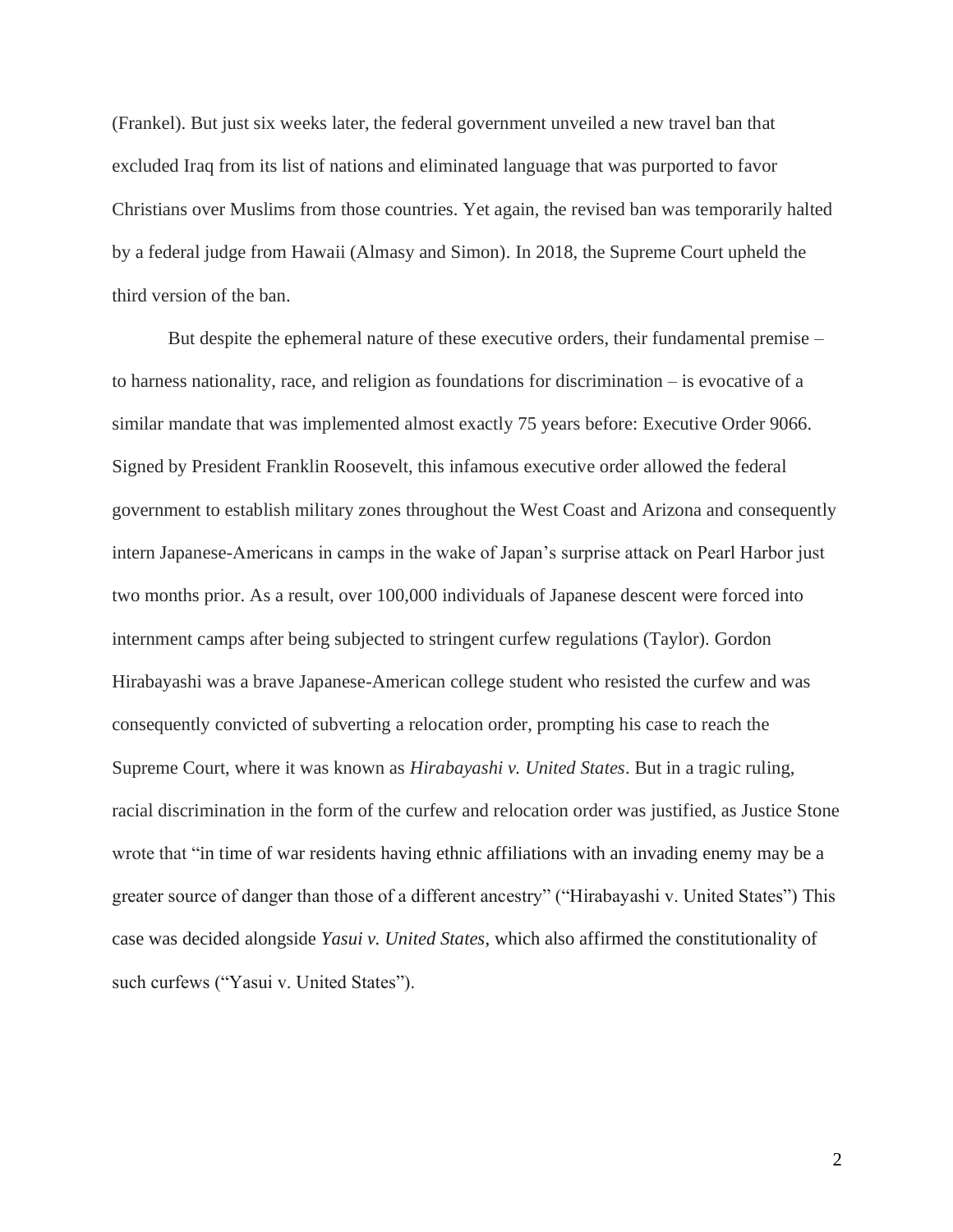These two decisions paved the way for future discrimination against Japanese-Americans during the war, because just one year later, Fred Korematsu – an American citizen of Japanese descent residing in California – refused to be relocated to an internment camp and was apprehended (Taylor). His case made it to the Supreme Court, and the Court ruled in *Korematsu v. United States* that national security must be prioritized over the individual rights of Japanese-Americans, even if a majority were loyal to the United States. Justice Black specifically acknowledged that while he had "no doubt" that Korematsu and the vast majority of Japanese-Americans "were loyal," the violation of their civil liberties in the interest of national security was just under "rigid scrutiny" ("Korematsu v. United States"). Thus, the civil liberties of thousands of Japanese-Americans were undermined by a litany of Supreme Court cases that prioritized wartime national security, even when it was posited upon unwarranted racial discrimination. However, that very same day, the Court ruled in *Ex parte Mitsuyi Endo* that the federal government could not detain Japanese-American citizens who affirmed their loyalty to the United States. But it did not explicitly address the constitutionality of the exclusion of Japanese-Americans from military zones, and effectively created a loophole by which Japanese-Americans could still be imprisoned (Takahashi).

Four decades later, the Civil Liberties Act of 1988 issued a formal apology to Japanese-Americans for the federal government's unwarranted actions against them during World War II (Taylor). Moreover, extensive reparations have been made by federal and state governments ever since, from awarding Fred Korematsu the Presidential Medal of Freedom in the presence of esteemed dignitaries to establishing the Gordon Hirabayashi Campground just miles away from my own Southern Arizona home. However, to many Japanese-Americans, the scars caused by such brutal and unjustified treatment in the name of national security are truly indelible, and the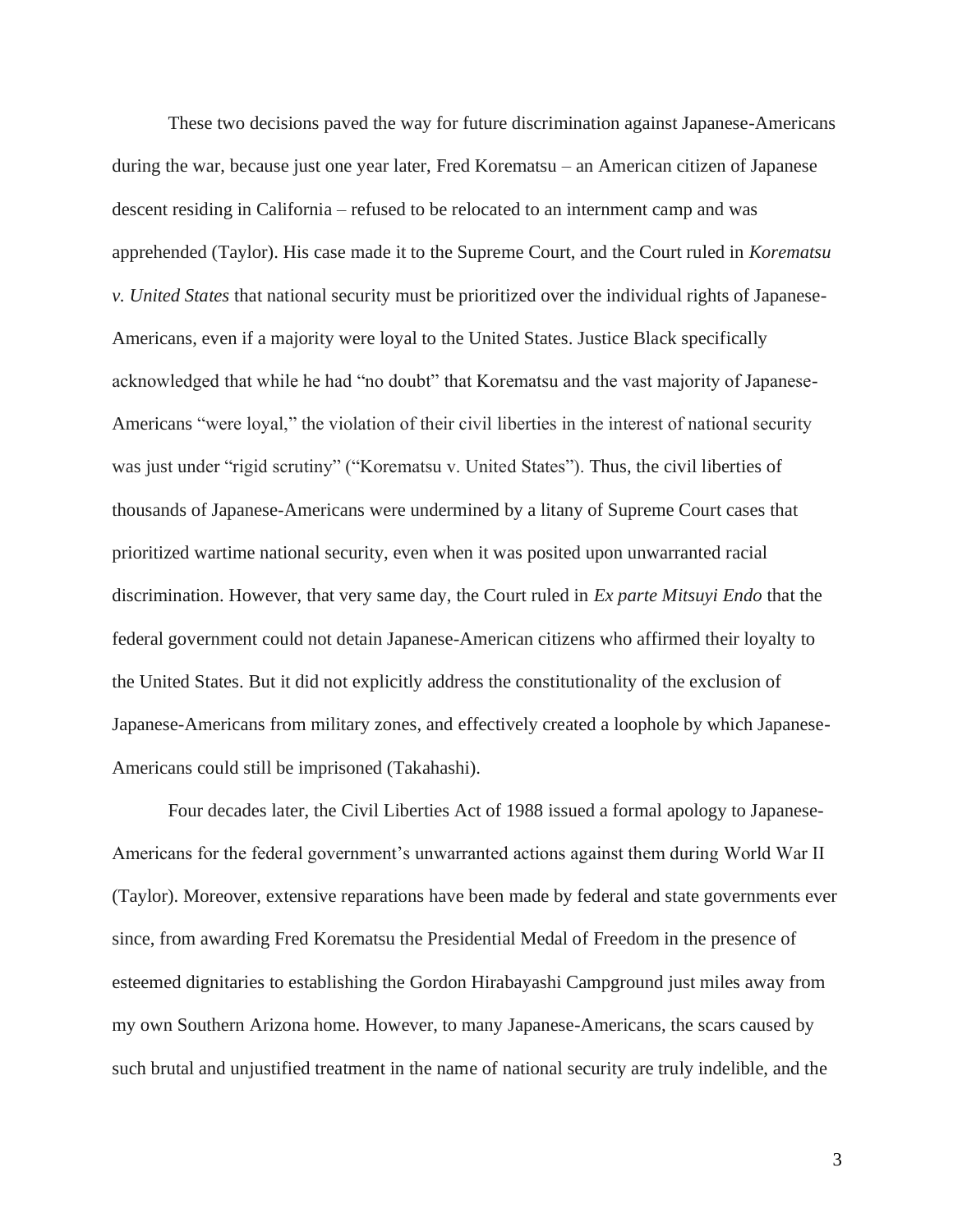federal government's recent counterterrorism efforts are painful reminders of such maltreatment. Above all, cases such as *Korematsu v. United States* and *Hirabayashi v. United States* serve as egregious reminders of this past discrimination – akin to infamous rulings in a similar vein such as *Dred Scott v. Sandford* and *Plessy v. Ferguson*, which are now universally scorned by both contemporary liberal and conservative jurists. As such, it is imperative that the United States federal government consider the future implications of unwarranted actions against Muslim-Americans, among other minority groups – specifically, the potential for such actions to later be interpreted as grievous human rights abuses by congressional members and political leaders all along the ideological spectrum. After all, the United States is a nation that prides itself on the strength of its Constitution, and its respect for the civil liberties of its people. And unless our nation – even in times of global tension – can express a continued commitment to this value, and to the spirit of our Constitution, democracy will dwindle.